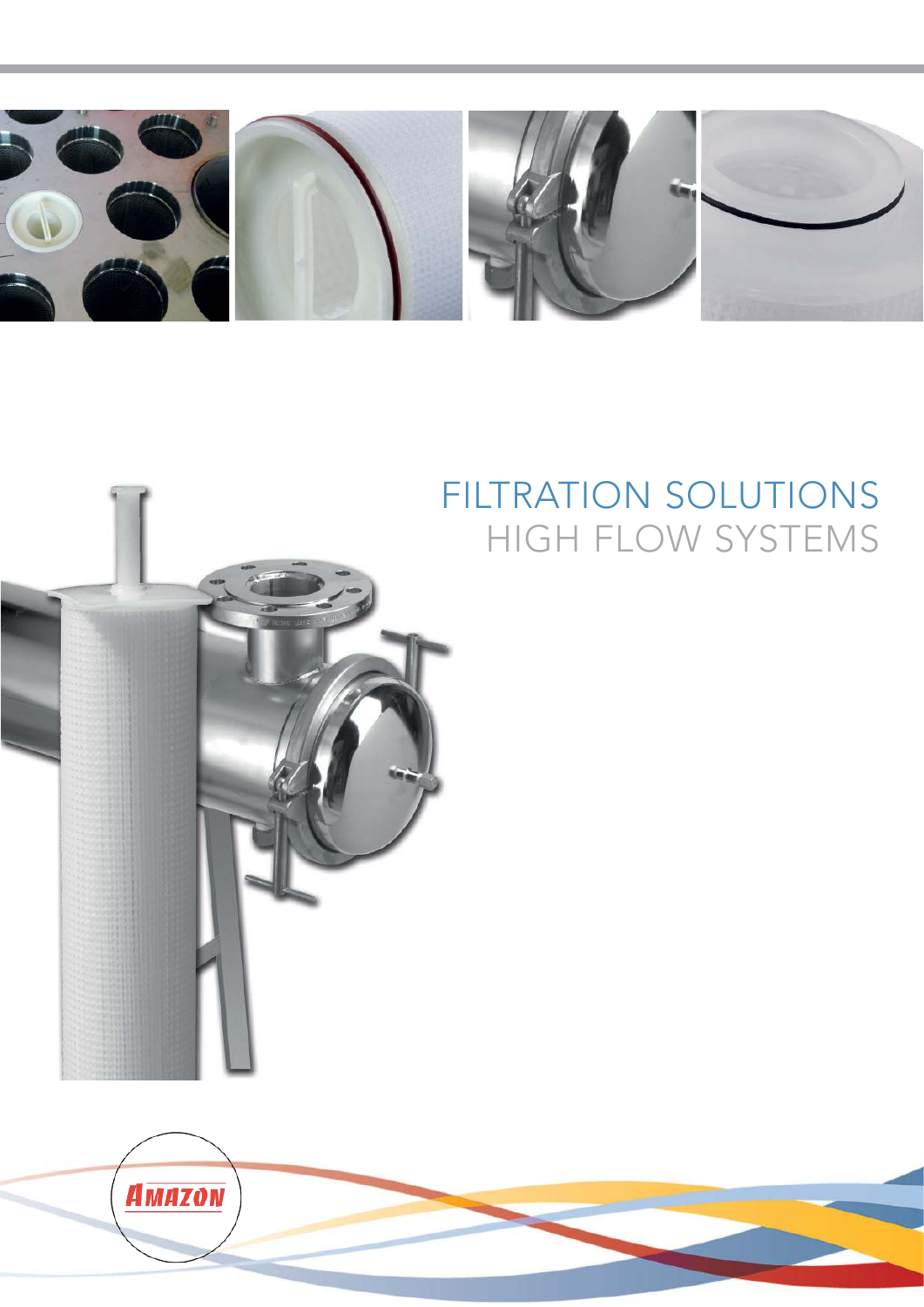## High Flow Filtration Systems

The Amazon High Flow Filtration System consists of a combination of large bore, high flow SupaPleat FFC and HFC cartridges. These filters are particularly suited to large scale high flow applications. The use of high surface area, large bore cartridges instead of multiple standard diameter cartridges can greatly reduce the time required for filter change-out, the combination of cartridge and housings offered present a filtration system that provides maximum efficiency, ease of use, high flow rates and long on stream life.

The 27 Series and 66 Series housings are designed so that flow through the cartridge is optimised in the 'out to in' mode using the FFC cartridges, whilst the 'in to out' direction applies to the HFC type. The housings can be supplied with a variety of different inlet and outlet fittings.

The 27 Series GRP single cartridge housing (for FFC only) is available in a range of lengths and is particularly suited to brackish or sea water applications.

The 66 Series housings are available in a selection of sizes and with a choice of connections and closure types, therefore the optimum housing can be provided for each application. They are available for use with either 1, 3, 4, 5 or 7 SupaPleat FFC and HFC cartridges as standard.

High flow SupaPleat FFC and HFC filters are available with either polypropylene or glass microfibre media and with removal ratings of between 0.5 – 90µm.

All polypropylene cartridges are available with the option of using the SupaPleat XP multi-layered high capacity media, this offers increased dirt capacity and an extended life.

Amazon Filters' High Flow System are suitable for a wide range of applications including water treatment, the production of beverages, chemicals and pharmaceuticals.



### Typical Applications

| Food and<br><b>Beverage</b> | Bottled water, Beers, Wines, Polishing lines, General clarification            |
|-----------------------------|--------------------------------------------------------------------------------|
| Water<br><b>Treatment</b>   | Pre reverse osmosis, UV protection, Resin and carbon trap, Desalination plants |
| Fine<br><b>Chemicals</b>    | Polymers, Acids, Bases, Solvents                                               |
| Power<br>Generation         | Water treatment (Boiler feed sweetening), Return condensate lines              |
| Automotive                  | Wash solutions, Cooling fluid, Blanking wash oils, Electrophoretic paints      |
| Oil & Gas                   | <b>Water injection systems, Amine streams, Glycols</b>                         |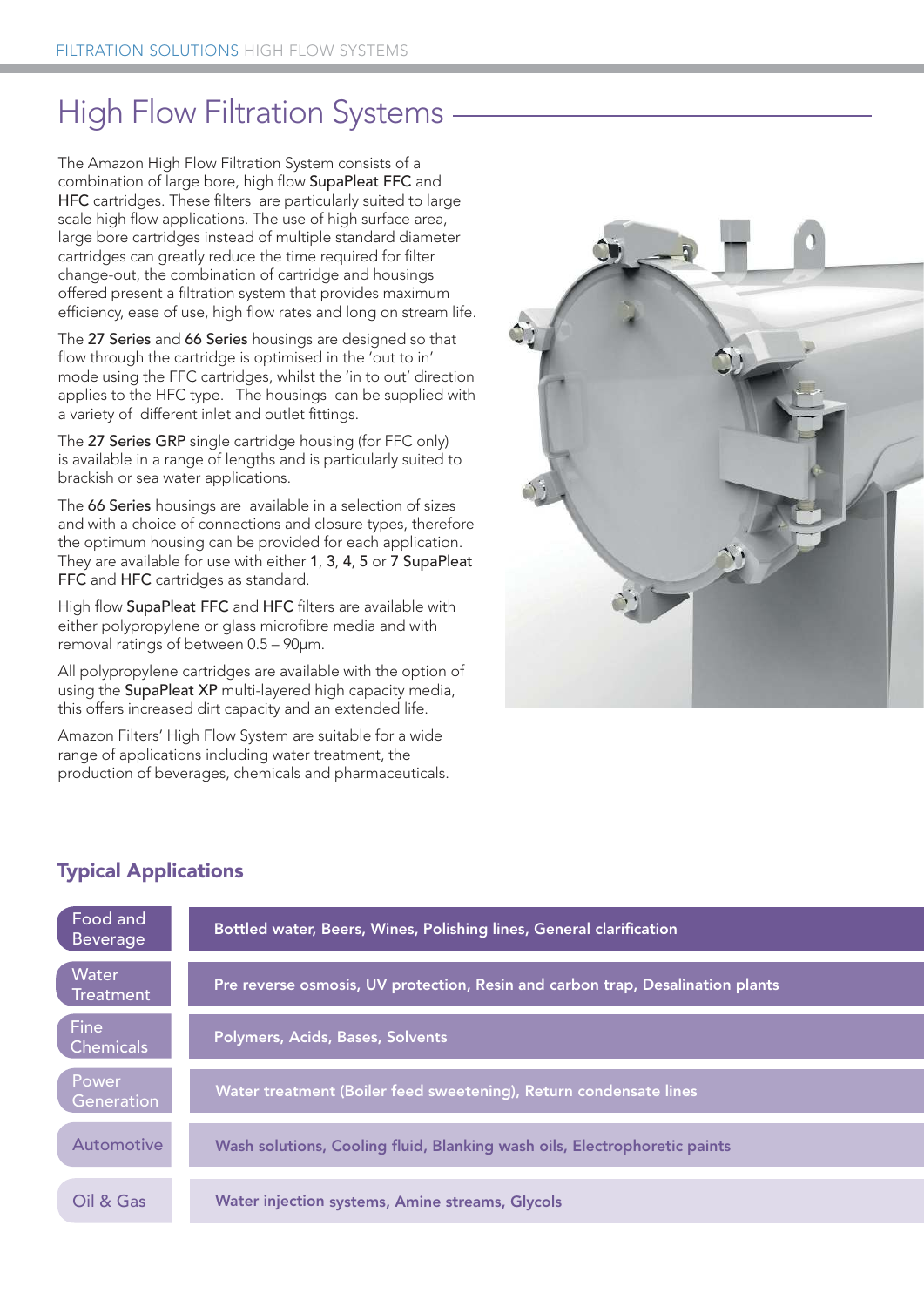### High Flow End Cap



#### Single Cartridge Housings

The 27 Series GRP housing consists of a glass reinforced polymeric body with Victaulic connections. The robust construction allows for a maximum operating pressure of 16 bar and maximum operating temperature of 45° C. The external surface is painted and coated to provide protection from UV light damage (FFC cartridges only).

The 66 Series high quality electro-polished 316L stainless steel housing is easy to use and is suited to many filtration processes across a range of industries. It is available with 20", 40" or 60" cartridges. Housings can be installed in either the vertical or horizontal position and can be supplied with fixed or adjustable legs.

#### Multi Cartridge Housings

These high quality 316L stainless steel bead blasted finished housings are available to accommodate 3, 4,

5 and 7 filter cartridges in either 40" or 60" lengths. Fitted with legs for horizontal or vertical installation, they are also available with a choice of connection types and sizes.



Amazon